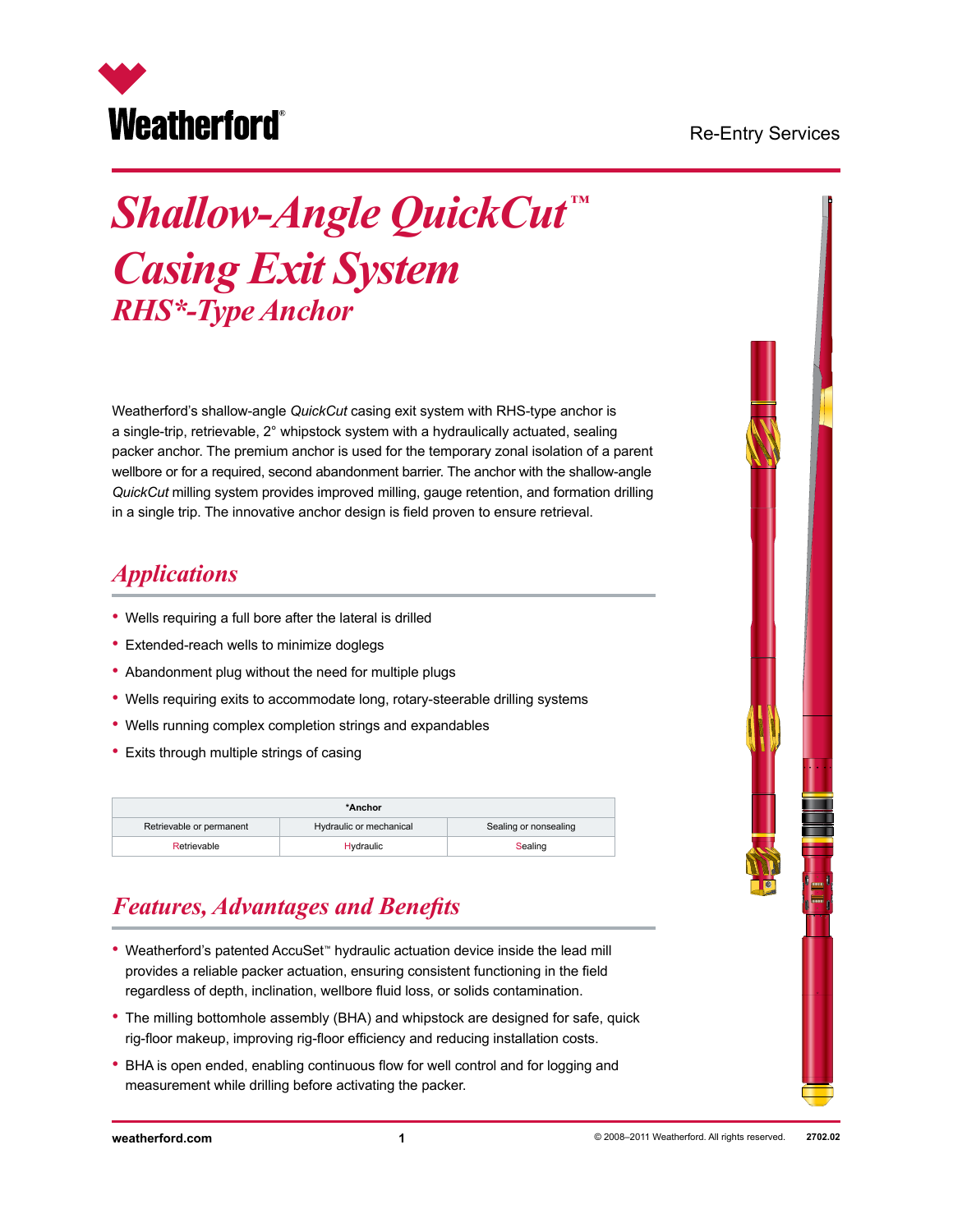

# *Shallow-Angle QuickCut™ Casing Exit System RHS\*-Type Anchor*

#### *Features, Advantages and Benefits (continued)*

- The aggressive lead-mill geometry improves the rates of penetration and gauge retention, minimizing additional trips related to mill gauge loss.
- Shear value for the mill attachment bolt can be adjusted for varying well profiles, enabling greater operational flexibility in the field.
- The unique lug technology protects the whipstock during cut-out, enabling accurate direction of the mill into the casing wall.
- The window can be oriented, anchored, and milled in one efficient trip, reducing overall rig costs.
- The 2° single angle concave creates a smooth transition from the parent bore into the lateral section.
- The system includes a QuickChange™ shear disconnection, providing debris management as well as the capability to change from one anchor type to another.
- The 7-in. packer has been qualified up to 5,000 psi (34,474 kPa) at 275°F (135°C) to meet API 11D1, ISO 14310 V3 specifications, ensuring that validation testing and quality assurance are met with the same minimum standards.
- The system can be retrieved in multiple ways, providing flexibility in the field.
- Simple design with off-the-shelf components ensures maximum tool reliability, delivering high-quality retrieval records.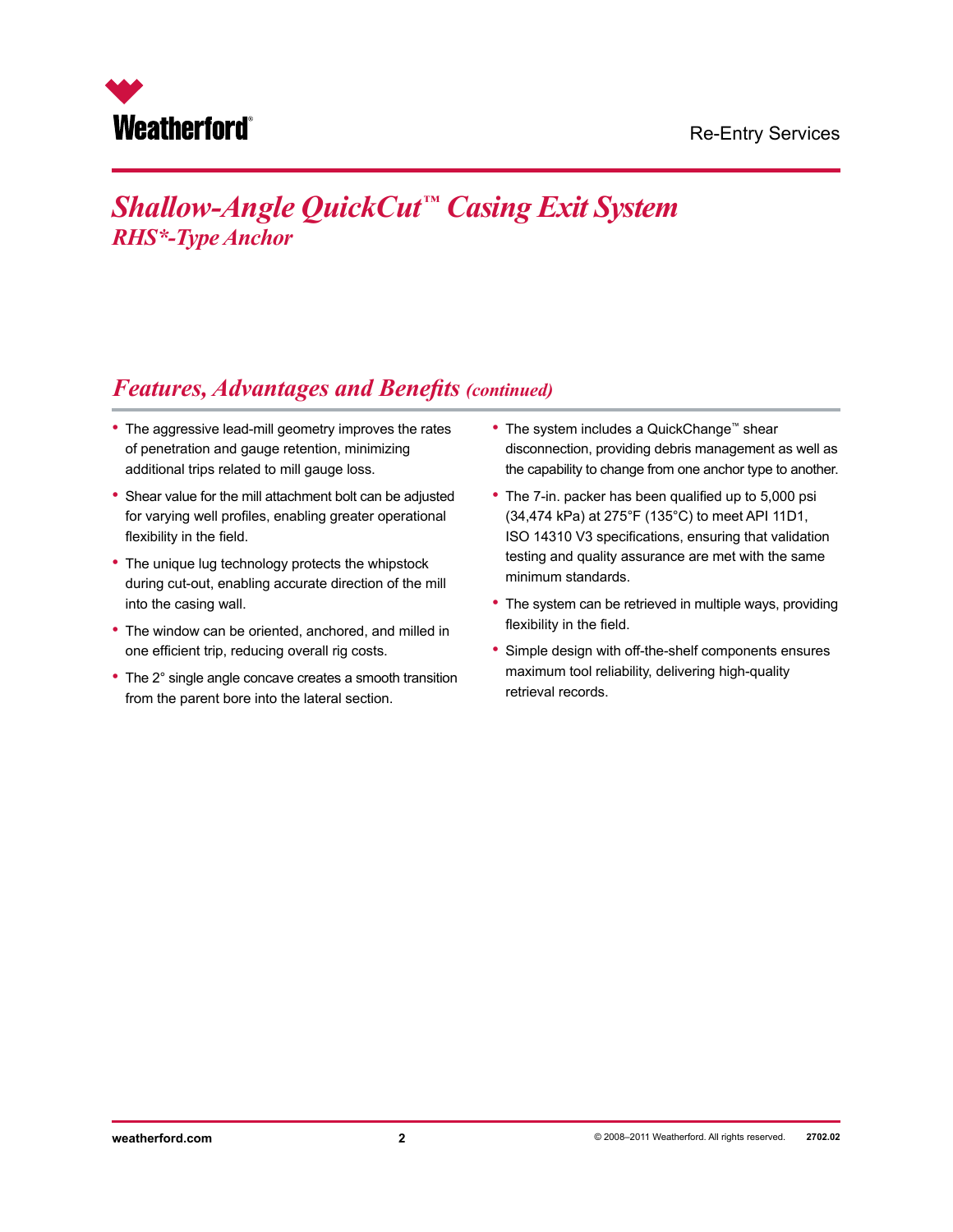

#### Re-Entry Services

# *Shallow-Angle QuickCut™ Casing Exit System RHS\*-Type Anchor*

#### *Specifications*

#### **Mill Assemblies**

| Casing                   |                                                 |                           | <b>Lead Mill</b>                         |                      | <b>Secondary Mill</b>             |                         |                                         | <b>Steering Mill</b>                           |                             |                         |
|--------------------------|-------------------------------------------------|---------------------------|------------------------------------------|----------------------|-----------------------------------|-------------------------|-----------------------------------------|------------------------------------------------|-----------------------------|-------------------------|
| OD<br>(in./mm)           | Weight<br>(lb/ft, kg/m)                         | Concave<br>OD<br>(in./mm) | OD<br>(in/mm)                            | Pilot OD<br>(in./mm) | <b>Box</b><br>Connection<br>(in.) | OD<br>(in/mm)           | Connection<br>Box × Pin                 | <b>Flex Mandrel</b><br>Connection<br>Box × Pin | OD<br>(in./mm)              | Connection<br>Box × Pin |
| $\overline{7}$<br>177.80 | 20.0 to 23.0 SD<br>29.8 to 34.2                 | $5 - 1/2$<br>139.7        | $6 - 1/4$<br>158.8                       | 5                    |                                   | $6 - 1/4$<br>158.8      |                                         |                                                | $6 - 1/4$<br>158.8          | 3-1/2 IF                |
|                          | 23.0 to 26.0 to 29.0 SD<br>34.2 to 38.7 to 43.2 |                           | $6 - 1/8$<br>155.6                       | 127.0                |                                   | $6 - 1/8$<br>155.6      |                                         |                                                | $6 - 1/8$<br>155.6          |                         |
|                          | 29.0<br>43.2                                    |                           | 6<br>152.4                               | $4 - 1/2$<br>114.3   | $3 - 1/2$<br>Reg                  | 3-1/2 Reg<br>6<br>152.4 | N/A                                     | 6                                              | $\pmb{\times}$<br>3-1/2 Reg |                         |
|                          | 32.0 SD<br>47.6                                 |                           |                                          |                      |                                   |                         |                                         |                                                | 152.4                       |                         |
|                          | 32.0 to 35.0<br>47.6 to 52.1                    |                           | $5 - 7/8$<br>149.2                       |                      |                                   | $5 - 7/8$<br>149.2      |                                         |                                                | $5 - 7/8$<br>149.2          |                         |
| $9 - 5/8$<br>244.48      | 43.5<br>64.7                                    | 8<br>203.2                | $8 - 1/2$<br>215.9<br>$6 - 3/8$<br>161.9 |                      | $4 - 1/2$<br>Reg                  | $8 - 1/2$<br>215.9      | 4-1/2 IF<br>$\pmb{\times}$<br>4-1/2 Reg | $4-1/2$ IF                                     |                             |                         |
|                          | 47.0<br>69.9                                    |                           |                                          |                      |                                   |                         |                                         |                                                | $8 - 1/2$<br>215.9          |                         |
|                          | 53.5<br>79.6 SD                                 |                           |                                          |                      |                                   |                         |                                         |                                                |                             | 4-1/2 IF                |
|                          | 53.5<br>79.6                                    |                           | $8 - 3/8$<br>212.7                       |                      |                                   | $8 - 3/8$<br>212.7      |                                         |                                                | $8 - 3/8$<br>212.7          |                         |
|                          | 58.4<br>86.9                                    |                           | $8 - 1/4$<br>209.5                       |                      |                                   | $8 - 1/4$<br>209.5      |                                         |                                                | $8 - 1/4$<br>209.5          |                         |

The 7-in. shallow-angle *QuickCut* system requires no flex mandrel as it is incorporated into the steering mill.